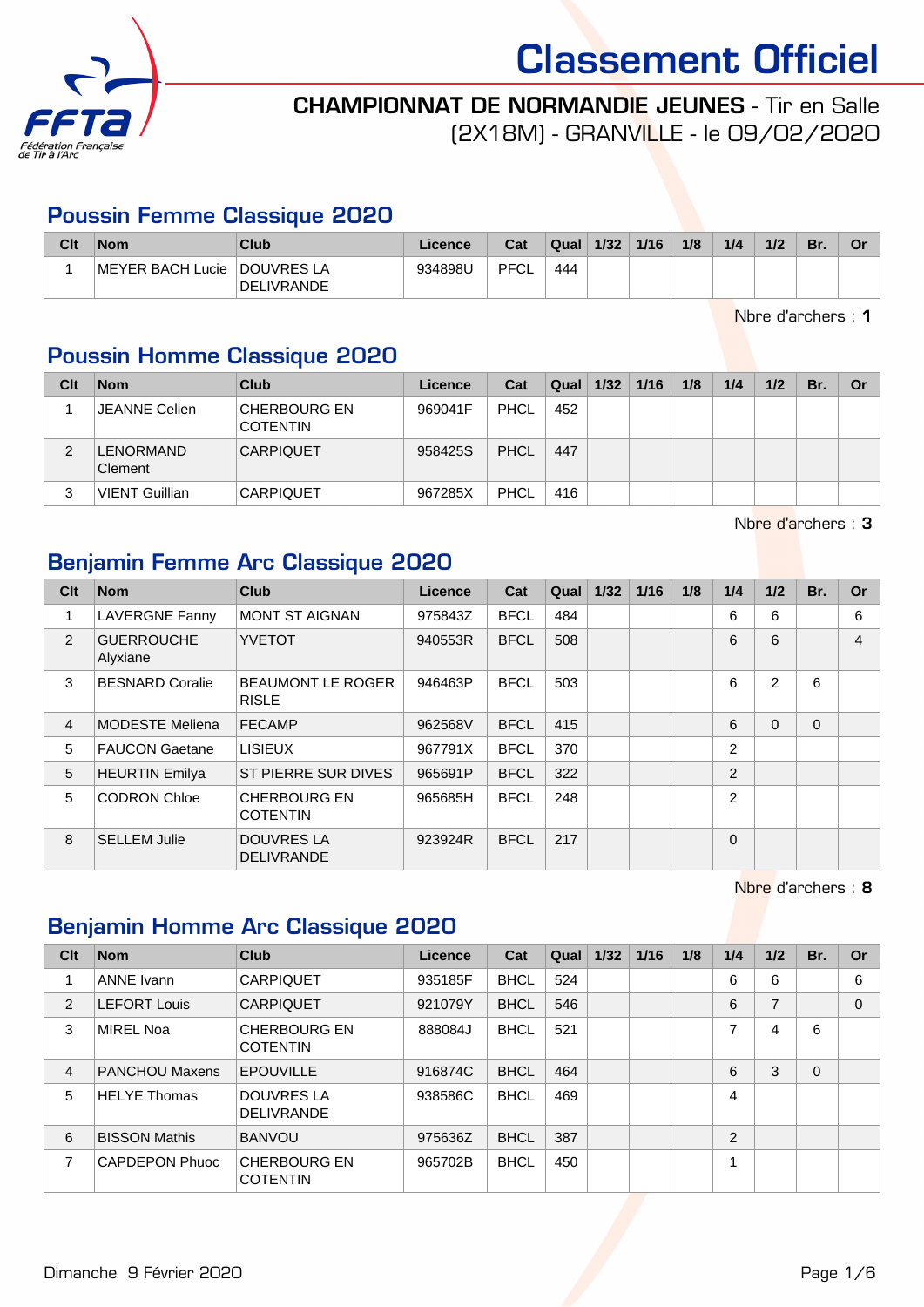



(2X18M) - GRANVILLE - le 09/02/2020

## Benjamin Homme Arc Classique 2020 (Suite)

| Clt | <b>Nom</b>                   | Club                                | Licence | Cat         | Qual | 1/32 | 1/16 | 1/8 | 1/4 | 1/2 | Br. | Or |
|-----|------------------------------|-------------------------------------|---------|-------------|------|------|------|-----|-----|-----|-----|----|
| 8   | <b>MOREL LAURENT</b><br>Yann | <b>FALAISE</b>                      | 952465N | <b>BHCL</b> | 384  |      |      |     | 0   |     |     |    |
| 9   | <b>PANCHOU Viktor</b>        | <b>EPOUVILLE</b>                    | 916879H | <b>BHCL</b> | 356  |      |      |     |     |     |     |    |
| 10  | <b>COSSARUTTO</b><br>Maveul  | ASAM CHERBOURG-<br><b>OCTEVILLE</b> | 986489W | <b>BHCL</b> | 266  |      |      |     |     |     |     |    |

Nbre d'archers : 10

# Minime Femme Arc Classique 2020

| Clt            | <b>Nom</b>             | <b>Club</b>                                | <b>Licence</b> | Cat         | Qual | $1/32$ | 1/16 | 1/8 | 1/4            | 1/2            | Br.      | <b>Or</b> |
|----------------|------------------------|--------------------------------------------|----------------|-------------|------|--------|------|-----|----------------|----------------|----------|-----------|
| 1              | RABASSE Lea            | <b>ASAM CHERBOURG-</b><br><b>OCTEVILLE</b> | 941973J        | <b>MFCL</b> | 515  |        |      |     | 6              | $\overline{7}$ |          | 6         |
| 2              | <b>LEMIRE Aaliyah</b>  | LE HAVRE CHTA                              | 924737Z        | <b>MFCL</b> | 537  |        |      |     | 6              | 6              |          | 4         |
| 3              | <b>LEROY Chloe</b>     | LE HAVRE CHTA                              | 935384X        | <b>MFCL</b> | 552  |        |      |     | 7              | 4              | 6        |           |
| $\overline{4}$ | LAVACRY Jade           | <b>SAINT MARTIN EN</b><br><b>CAMPAGNE</b>  | 946269D        | <b>MFCL</b> | 532  |        |      |     | 6              | $\Omega$       | $\Omega$ |           |
| 5              | <b>BUREL Lorine</b>    | <b>ARGENCES</b>                            | 853883J        | <b>MFCL</b> | 506  |        |      |     | $\overline{2}$ |                |          |           |
| 5              | <b>SABLIN Romane</b>   | NOTRE DAME DE<br><b>GRAVENCHON</b>         | 958370G        | <b>MFCL</b> | 466  |        |      |     | $\overline{2}$ |                |          |           |
| $\overline{7}$ | MÉRAND Louise          | <b>MONTEBOURG</b>                          | 915676A        | <b>MFCL</b> | 437  |        |      |     | 1              |                |          |           |
| 8              | <b>FOUACE Ambre</b>    | <b>MONTEBOURG</b>                          | 887552F        | <b>MFCL</b> | 488  |        |      |     | 0              |                |          |           |
| 9              | <b>VARD Lilly</b>      | <b>THUIT SIGNOL</b>                        | 938277S        | <b>MFCL</b> | 341  |        |      |     |                |                |          |           |
| 10             | <b>MALECKI Morgane</b> | ST PIERRE SUR DIVES                        | 946797C        | <b>MFCL</b> | 327  |        |      |     |                |                |          |           |

Nbre d'archers : 10

## Minime Homme Arc Classique 2020

| Clt           | <b>Nom</b>                    | Club                                       | Licence | Cat         | Qual | 1/32 | 1/16 | 1/8 | 1/4            | 1/2      | Br.            | <b>Or</b>     |
|---------------|-------------------------------|--------------------------------------------|---------|-------------|------|------|------|-----|----------------|----------|----------------|---------------|
|               | <b>JACQUELIN</b><br>Matthieu  | <b>MONT ST AIGNAN</b>                      | 954739K | <b>MHCL</b> | 548  |      |      | 6   | 6              | 6        |                | 6             |
| $\mathcal{P}$ | <b>DIEP Joris</b>             | <b>BEAUMONT LE ROGER</b><br><b>RISLE</b>   | 864775Y | <b>MHCL</b> | 529  |      |      | 6   | $\overline{7}$ | 6        |                | $\mathcal{P}$ |
| 3             | <b>PANIEZ Leandre</b>         | <b>ASAM CHERBOURG-</b><br><b>OCTEVILLE</b> | 943108T | <b>MHCL</b> | 480  |      |      | 6   | 6              | 2        | $\overline{ }$ |               |
| 4             | <b>JOLLY Owen</b>             | <b>PAVILLY</b>                             | 941958T | <b>MHCL</b> | 453  |      |      | 6   | $\overline{7}$ | $\Omega$ | 3              |               |
| 5             | <b>CLOCHARD Cyprien</b>       | <b>COURSEULLES SUR</b><br><b>MER</b>       | 922502V | <b>MHCL</b> | 540  |      |      | 6   | 4              |          |                |               |
| 6             | <b>TRAVERT Lucas</b>          | <b>MONTEBOURG</b>                          | 887547A | <b>MHCL</b> | 486  |      |      | 6   | 3              |          |                |               |
| 7             | <b>MOUCHEL Lorenzo</b>        | <b>MONTEBOURG</b>                          | 929621H | <b>MHCL</b> | 475  |      |      | 7   | $\overline{2}$ |          |                |               |
| 8             | <b>DUPRESSOIR Lucas BUCHY</b> |                                            | 919604V | <b>MHCL</b> | 454  |      |      | 6   | 1              |          |                |               |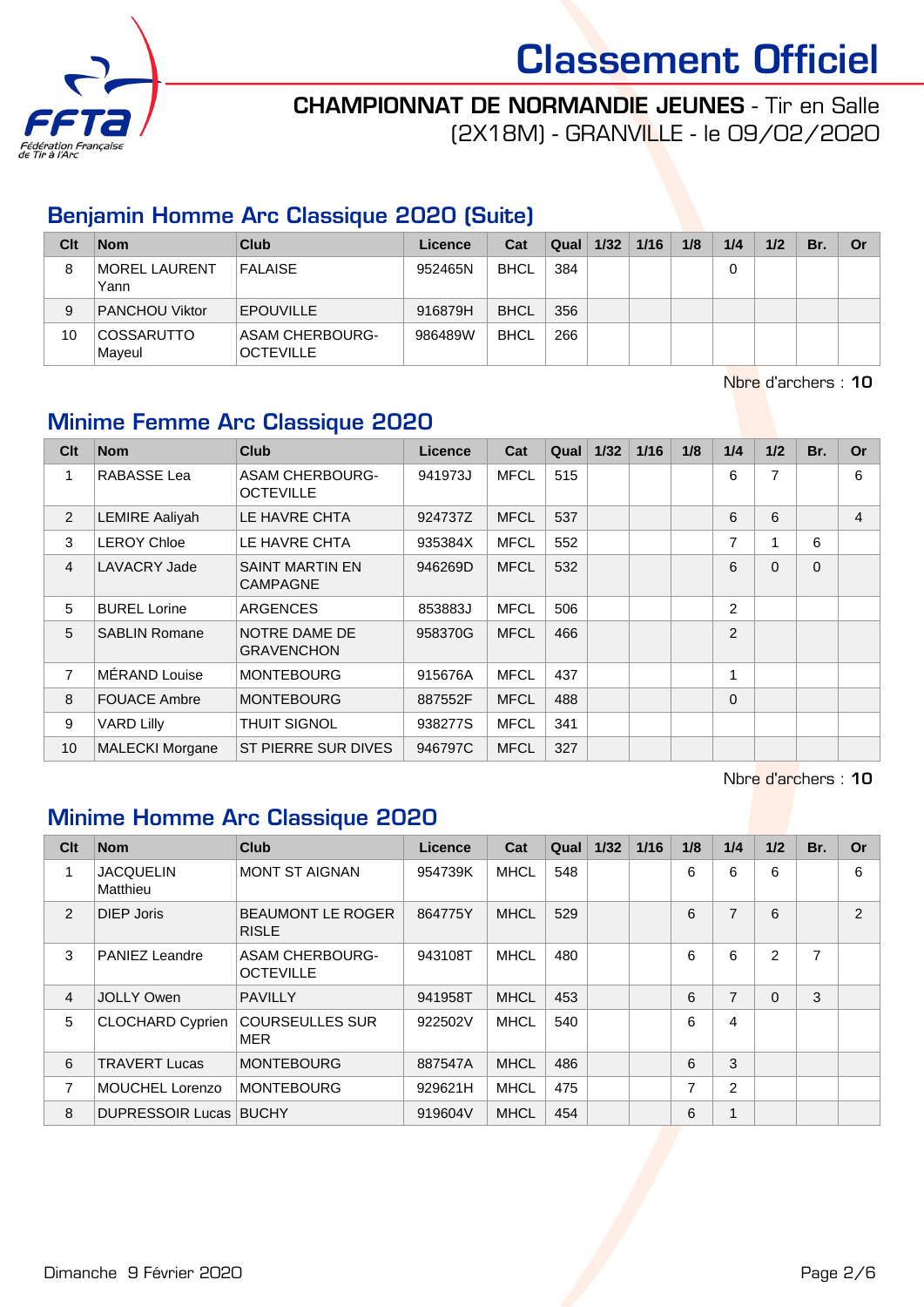



(2X18M) - GRANVILLE - le 09/02/2020

## Minime Homme Arc Classique 2020 (Suite)

| Clt | <b>Nom</b>                    | <b>Club</b>                                | Licence | Cat         | Qual | $1/32$ | 1/16 | 1/8      | 1/4 | 1/2 | Br. | <b>Or</b> |
|-----|-------------------------------|--------------------------------------------|---------|-------------|------|--------|------|----------|-----|-----|-----|-----------|
| 9   | <b>COSSARUTTO</b><br>Gregoire | <b>ASAM CHERBOURG-</b><br><b>OCTEVILLE</b> | 964408V | <b>MHCL</b> | 510  |        |      | 5        |     |     |     |           |
| 10  | <b>VIRAY Alexis</b>           | <b>FALAISE</b>                             | 974878A | <b>MHCL</b> | 474  |        |      | 3        |     |     |     |           |
| 11  | <b>TROUILLARD</b><br>Nathan   | <b>CARPIQUET</b>                           | 952966H | <b>MHCL</b> | 459  |        |      | 2        |     |     |     |           |
| 12  | <b>MATHIEU Florian</b>        | PETIT COURONNE                             | 978594P | <b>MHCL</b> | 495  |        |      | $\Omega$ |     |     |     |           |
| 13  | <b>BLIN Simon</b>             | CARPIQUET                                  | 932988T | <b>MHCL</b> | 462  |        |      | $\Omega$ |     |     |     |           |
| 14  | <b>LIEVRE Virgile</b>         | VILLEDIEU LES<br><b>POELES</b>             | 992347N | <b>MHCL</b> | 433  |        |      | $\Omega$ |     |     |     |           |
| 15  | PASQUIER Alban                | <b>THUIT SIGNOL</b>                        | 964073F | <b>MHCL</b> | 417  |        |      | $\Omega$ |     |     |     |           |
| 16  | <b>LALLIER Antoine</b>        | <b>FALAISE</b>                             | 963087J | <b>MHCL</b> | 359  |        |      | $\Omega$ |     |     |     |           |
| 17  | <b>DELTOUR Damien</b>         | <b>ROUEN ARC CLUB</b>                      | 945433V | <b>MHCL</b> | 304  |        |      |          |     |     |     |           |
| 18  | <b>LECLERC</b> Laurent        | <b>THUIT SIGNOL</b>                        | 910109Z | <b>MHCL</b> | 261  |        |      |          |     |     |     |           |
| 19  | <b>DERNONCOURT</b><br>Irvin   | <b>CHERBOURG EN</b><br><b>COTENTIN</b>     | 941991D | <b>MHCL</b> | 256  |        |      |          |     |     |     |           |

Nbre d'archers : 19

#### Cadet Femme Arc Classique 2020

| Clt             | <b>Nom</b>              | <b>Club</b>                        | <b>Licence</b> | Cat         | Qual | 1/32 | 1/16 | 1/8 | 1/4 | 1/2      | Br.            | <b>Or</b> |
|-----------------|-------------------------|------------------------------------|----------------|-------------|------|------|------|-----|-----|----------|----------------|-----------|
| 1               | <b>MALO Chloe</b>       | <b>MONT ST AIGNAN</b>              | 861228T        | <b>CFCL</b> | 490  |      |      |     | 6   | 6        |                | 7         |
| 2               | LEPAILLEUR Audrey       | THURY HARCOURT                     | 828645B        | <b>CFCL</b> | 496  |      |      |     | 6   | 6        |                |           |
| 3               | <b>GOBERON Sarah</b>    | <b>LISIEUX</b>                     | 920602E        | <b>CFCL</b> | 530  |      |      |     | 6   | 4        | 6              |           |
| $\overline{4}$  | <b>DELAHAYE Chloe</b>   | <b>PAVILLY</b>                     | 864693J        | <b>CFCL</b> | 469  |      |      |     | 6   | $\Omega$ | $\overline{2}$ |           |
| 5               | <b>BOUET</b> Ines       | <b>CARPIQUET</b>                   | 816645H        | <b>CFCL</b> | 507  |      |      |     | 5   |          |                |           |
| 6               | <b>GRANDE Julie</b>     | <b>DOMFRONT</b>                    | 863739X        | <b>CFCL</b> | 499  |      |      |     | 4   |          |                |           |
| 6               | <b>DIONDET Orianne</b>  | <b>PLATEAU EST</b>                 | 918467J        | <b>CFCL</b> | 491  |      |      |     | 4   |          |                |           |
| 8               | <b>LECOMTE Amelia</b>   | <b>ARGENCES</b>                    | 952461J        | <b>CFCL</b> | 463  |      |      |     | 2   |          |                |           |
| 9               | <b>GRIPPON Clarisse</b> | NOTRE DAME DE<br><b>GRAVENCHON</b> | 918516M        | <b>CFCL</b> | 425  |      |      |     |     |          |                |           |
| 10              | <b>VERDURE Manon</b>    | <b>PAVILLY</b>                     | 922729S        | <b>CFCL</b> | 425  |      |      |     |     |          |                |           |
| 11              | PHILIPPEAU Leonie       | <b>DONVILLE LES BAINS</b>          | 860884U        | <b>CFCL</b> | 423  |      |      |     |     |          |                |           |
| 12 <sup>2</sup> | <b>BOISARD Justine</b>  | <b>CARPIQUET</b>                   | 811193G        | <b>CFCL</b> | 386  |      |      |     |     |          |                |           |

Nbre d'archers : 12

## Cadet Homme Arc Classique 2020

| Clt | <b>Nom</b>             | Club                              | Licence | Cat  | Qual | 1/32 | 1/16 | 1/8 | 1/4 | 1/2 | Br | Or |
|-----|------------------------|-----------------------------------|---------|------|------|------|------|-----|-----|-----|----|----|
|     | <b>BASLY Raphael</b>   | <b>ARGENCES</b>                   | 877675V | CHCL | 554  |      |      | 6   |     | 6   |    | 6  |
|     | <b>SENAY Alexandre</b> | <b>PLATEAU EST</b>                | 918231C | CHCL | 538  |      |      | 6   |     | 6   |    |    |
|     | DUTEURTRE Leo          | BEAUMONT LE ROGER<br><b>RISLE</b> | 835797A | CHCL | 521  |      |      | 6   |     |     |    |    |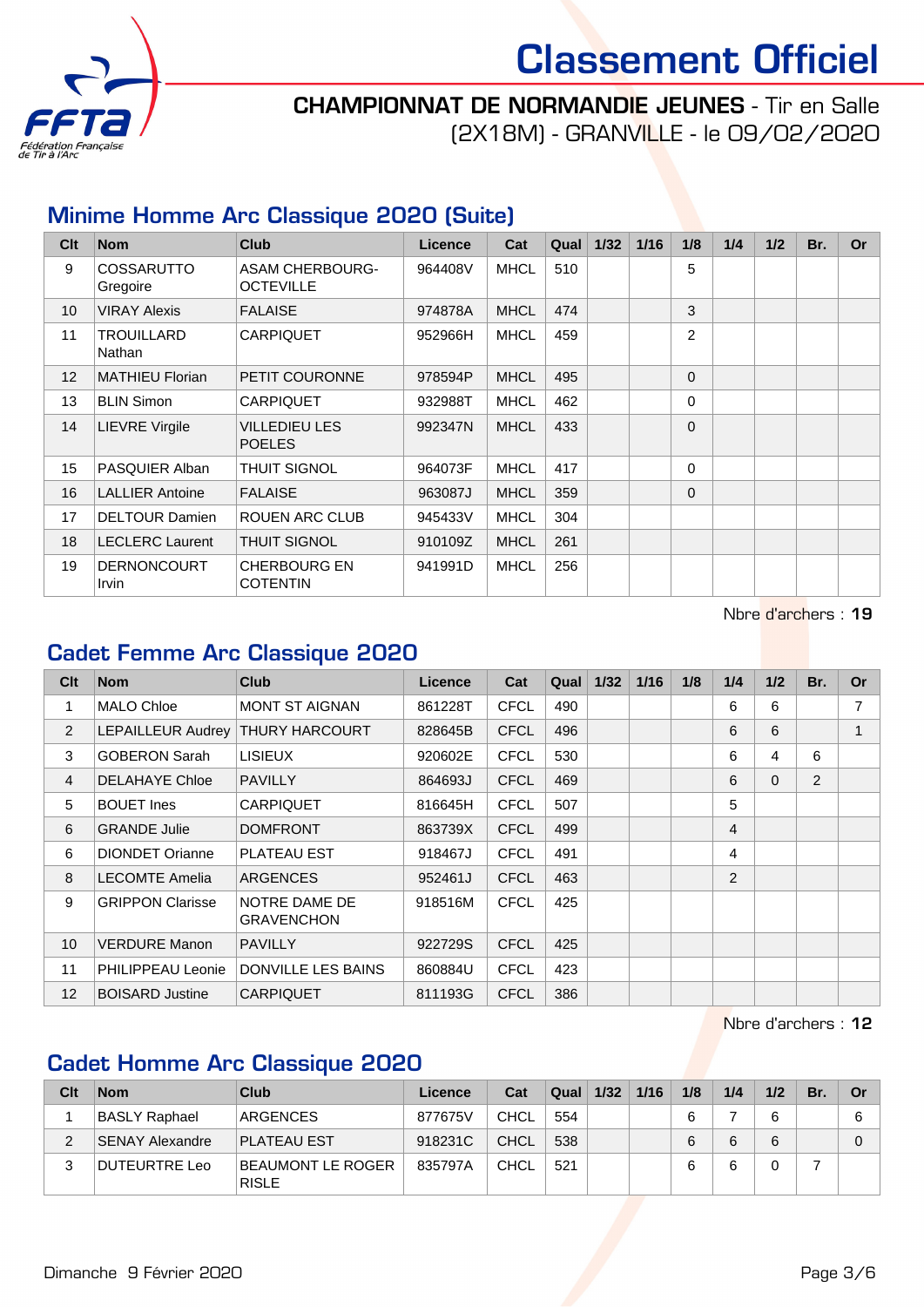

# Classement Officiel

## CHAMPIONNAT DE NORMANDIE JEUNES - Tir en Salle

(2X18M) - GRANVILLE - le 09/02/2020

## Cadet Homme Arc Classique 2020 (Suite)

| Clt            | <b>Nom</b>                             | <b>Club</b>                                | Licence | Cat         | Qual | 1/32 | 1/16 | 1/8            | 1/4            | 1/2      | Br. | <b>Or</b> |
|----------------|----------------------------------------|--------------------------------------------|---------|-------------|------|------|------|----------------|----------------|----------|-----|-----------|
| $\overline{4}$ | CAUCHARD Ronan                         | <b>COUTANCES</b>                           | 854101W | <b>CHCL</b> | 530  |      |      | 6              | 6              | $\Omega$ | 3   |           |
| 5              | <b>LEPELLETIER Paul</b>                | <b>MONTEBOURG</b>                          | 837921J | <b>CHCL</b> | 547  |      |      | 6              | $\overline{4}$ |          |     |           |
| 5              | DEMEUDE Tom                            | ALENCON ADD                                | 894638H | <b>CHCL</b> | 526  |      |      | 6              | $\overline{4}$ |          |     |           |
| $\overline{7}$ | <b>COSSARUTTO</b><br>Thibault          | <b>ASAM CHERBOURG-</b><br><b>OCTEVILLE</b> | 841072J | <b>CHCL</b> | 486  |      |      | 6              | 2              |          |     |           |
| 8              | <b>DUMONTEL Luc</b>                    | THUIT SIGNOL                               | 790520L | <b>CHCL</b> | 505  |      |      | 6              | 1              |          |     |           |
| 9              | LOISEAU Hugo                           | <b>FONTENAY LE</b><br><b>MARMION</b>       | 929684B | <b>CHCL</b> | 497  |      |      | 5              |                |          |     |           |
| 10             | <b>MAHAUX Nathan</b>                   | <b>BANVOU</b>                              | 893337U | <b>CHCL</b> | 504  |      |      | 4              |                |          |     |           |
| 11             | <b>MONIN Alexandre</b>                 | LE HAVRE CHTA                              | 956361Y | <b>CHCL</b> | 468  |      |      | 2              |                |          |     |           |
| 12             | <b>GRISEL Thomas</b>                   | <b>THUIT SIGNOL</b>                        | 809406P | <b>CHCL</b> | 458  |      |      | $\overline{2}$ |                |          |     |           |
| 13             | MOISSERON Nicolas VIRE                 |                                            | 883144P | <b>CHCL</b> | 529  |      |      | $\Omega$       |                |          |     |           |
| 14             | <b>PARIS Emeric</b>                    | <b>DOMFRONT</b>                            | 891191L | <b>CHCL</b> | 510  |      |      | $\Omega$       |                |          |     |           |
| 15             | LEROUX-<br><b>CARPENTIER</b><br>Morgan | VIEUX ROUEN SUR<br><b>BRESLE</b>           | 819432M | <b>CHCL</b> | 481  |      |      | $\Omega$       |                |          |     |           |
| 16             | <b>BOURDON Elvis</b>                   | <b>BANVOU</b>                              | 870611S | <b>CHCL</b> | 463  |      |      | 0              |                |          |     |           |
| 17             | <b>TABOUELLE Brice</b>                 | <b>YVETOT</b>                              | 867061H | <b>CHCL</b> | 431  |      |      |                |                |          |     |           |
| 18             | <b>MAVET Axel</b>                      | <b>GRAND COURONNE</b>                      | 967231N | <b>CHCL</b> | 415  |      |      |                |                |          |     |           |

Nbre d'archers : 18

## Junior Femme Arc Classique 2020

| Clt            | <b>Nom</b>                      | Club                                   | <b>Licence</b> | Cat         | Qual | 1/32 | 1/16 | 1/8 | 1/4 | 1/2 | Br. | Or |
|----------------|---------------------------------|----------------------------------------|----------------|-------------|------|------|------|-----|-----|-----|-----|----|
|                | <b>LEVADE Marianne</b>          | <b>CHERBOURG EN</b><br><b>COTENTIN</b> | 739162M        | <b>JFCL</b> | 554  |      |      |     |     | 6   |     | 6  |
| 2              | <b>BONNISSENT Anals</b>         | LES PIEUX                              | 834660P        | <b>JFCL</b> | 529  |      |      |     |     | 6   |     | 5  |
| 3              | <b>OSMONT Alice</b>             | <b>CARPIQUET</b>                       | 916818S        | <b>JFCL</b> | 524  |      |      |     |     | 0   | 6   |    |
| $\overline{4}$ | <b>DEMAISON REGNE</b><br>Maelle | <b>VERNON CSADN</b>                    | 945589P        | <b>JFCL</b> | 521  |      |      |     |     | 5   | 4   |    |
| 5              | <b>TERNON Camille</b>           | <b>EPOUVILLE</b>                       | 809468G        | JFCL        | 519  |      |      |     |     |     |     |    |
| 6              | <b>BLONDEL Romane</b>           | <b>FECAMP</b>                          | 743015A        | <b>JFCL</b> | 489  |      |      |     |     |     |     |    |

Nbre d'archers : 6

## Junior Homme Arc Classique 2020

| Clt | <b>Nom</b>    | Club               | Licence | Cat         | Qual | 1/32 | 1/16 | 1/8 | 1/4 | 1/2 | Br. | Or     |
|-----|---------------|--------------------|---------|-------------|------|------|------|-----|-----|-----|-----|--------|
|     | MARTIN Brice  | <b>ALENCON ADD</b> | 818632T | <b>JHCL</b> | 562  |      |      |     |     | n   |     |        |
| -   | POISSON Joris | <b>CARPIQUET</b>   | 792883E | <b>JHCL</b> | 555  |      |      |     |     | ี   |     | $\sim$ |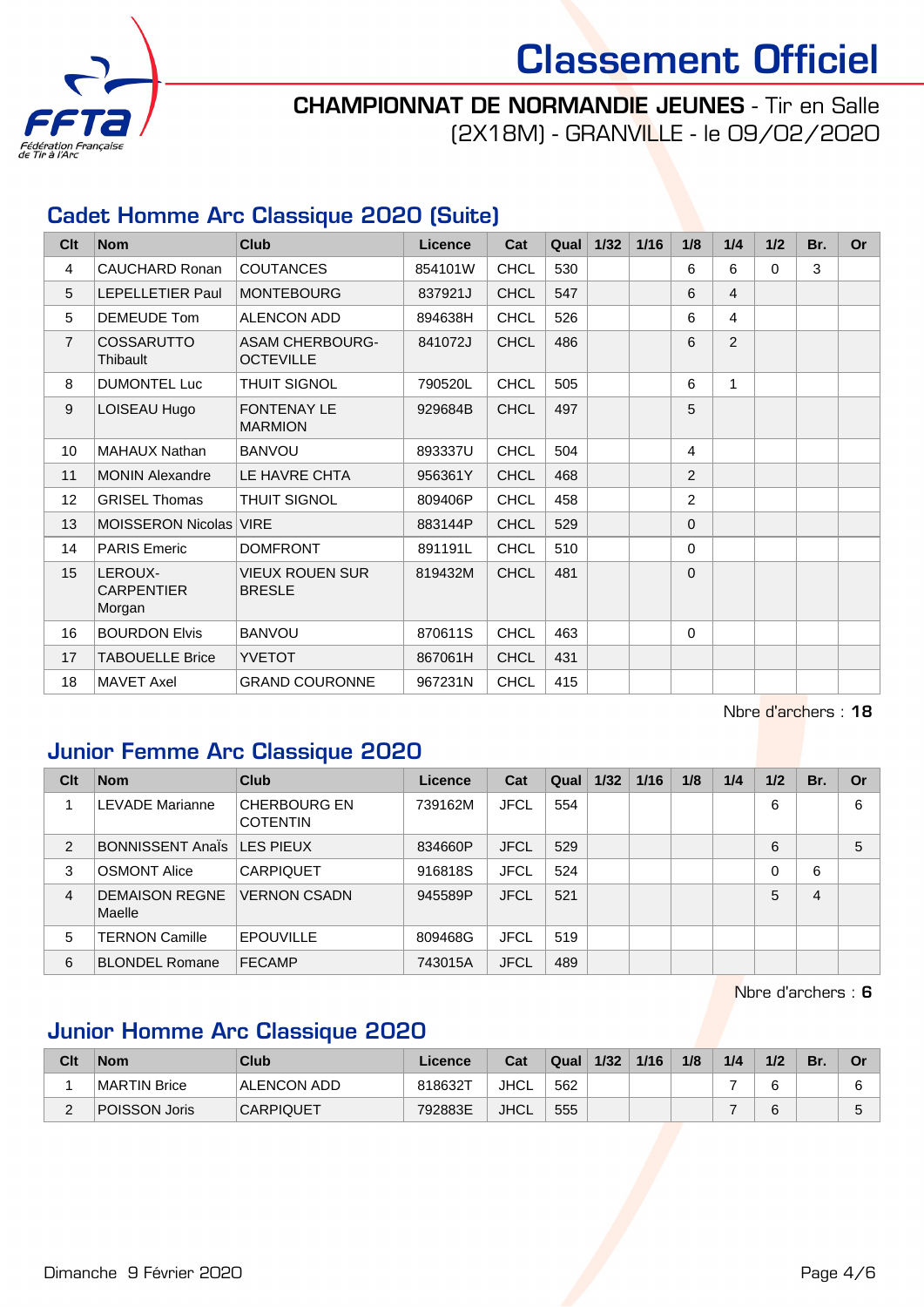



(2X18M) - GRANVILLE - le 09/02/2020

## Junior Homme Arc Classique 2020 (Suite)

| Clt            | <b>Nom</b>              | <b>Club</b>                              | <b>Licence</b> | Cat         | Qual | 1/32 | 1/16 | 1/8 | 1/4            | 1/2 | Br. | <b>Or</b> |
|----------------|-------------------------|------------------------------------------|----------------|-------------|------|------|------|-----|----------------|-----|-----|-----------|
| 3              | <b>FAUDEMER Leo</b>     | <b>CHERBOURG EN</b><br><b>COTENTIN</b>   | 813172H        | <b>JHCL</b> | 542  |      |      |     | 7              | 2   | 7   |           |
| $\overline{4}$ | <b>LAUNAY Loic</b>      | <b>FLERS</b>                             | 856644K        | <b>JHCL</b> | 553  |      |      |     | 6              | 2   | 3   |           |
| 5              | <b>LEMIRE Paul</b>      | <b>BEAUMONT LE ROGER</b><br><b>RISLE</b> | 767213C        | <b>JHCL</b> | 527  |      |      |     | $\overline{2}$ |     |     |           |
| 6              | <b>SIMON Nicolas</b>    | <b>CARPIQUET</b>                         | 865782T        | <b>JHCL</b> | 530  |      |      |     | 1              |     |     |           |
| 6              | <b>JOUIN Hugo</b>       | <b>DOMFRONT</b>                          | 810280P        | <b>JHCL</b> | 524  |      |      |     | 1              |     |     |           |
| 6              | <b>PALMIER Paul</b>     | <b>CARPIQUET</b>                         | 840439W        | <b>JHCL</b> | 516  |      |      |     | 1              |     |     |           |
| 9              | <b>SAMSON Guillaume</b> | <b>DONVILLE LES BAINS</b>                | 850493Z        | <b>JHCL</b> | 497  |      |      |     |                |     |     |           |
| 10             | <b>CHANCEREL Neilan</b> | <b>FLERS</b>                             | 826930M        | <b>JHCL</b> | 482  |      |      |     |                |     |     |           |
| 11             | <b>LEPONT Paulin</b>    | <b>FECAMP</b>                            | 877810S        | <b>JHCL</b> | 481  |      |      |     |                |     |     |           |
| 12             | <b>MATHIEU Matteo</b>   | <b>LISIEUX</b>                           | 919177F        | <b>JHCL</b> | 479  |      |      |     |                |     |     |           |

Nbre d'archers : 12

#### Cadet Femme Arc à Poulies 2020

| Clt | <b>Nom</b>                         | Club          | Licence | Cat         | <b>Qual</b> ⊾ | 1/32 | 1/16 | 1/8 | 1/4 | 1/2 | Br. | Or |
|-----|------------------------------------|---------------|---------|-------------|---------------|------|------|-----|-----|-----|-----|----|
|     | DELAYE Romane                      | <b>VERSON</b> | 920411X | CFCO        | 528           |      |      |     |     |     |     |    |
|     | GREGOIRE Caroline   GRAND QUEVILLY |               | 890364M | <b>CFCO</b> | 515           |      |      |     |     |     |     |    |

Nbre d'archers : 2

#### Cadet Homme Arc à Poulies 2020

| Clt | <b>Nom</b>             | Club             | Licence | Cat         | Qual | 1/32 | 1/16 | 1/8 | 1/4 | 1/2 | Br. | Or  |
|-----|------------------------|------------------|---------|-------------|------|------|------|-----|-----|-----|-----|-----|
|     | LEVALLOIS Matheo       | ARGENTAN         | 872960V | <b>CHCO</b> | 541  |      |      |     |     | 130 |     | 136 |
|     | <b>TAIVAN Temuulen</b> | <b>CARPIQUET</b> | 975426W | <b>CHCO</b> | 534  |      |      |     |     | 134 |     | 129 |
| 3   | LOUVEAU Allan          | <b>DOMFRONT</b>  | 851149M | <b>CHCO</b> | 538  |      |      |     |     | 130 | 135 |     |
| 4   | <b>BUREL Nael</b>      | <b>ARGENCES</b>  | 797562R | <b>CHCO</b> | 479  |      |      |     |     | 119 | 123 |     |

Nbre d'archers : 4

#### Junior Femme Arc à Poulies 2020

| Clt | <b>Nom</b>                   | Club           | Licence | Cat  | Qual | 1/32 | 1/16 | 1/8 | 1/4 | 1/2 | 'Br. | Or |
|-----|------------------------------|----------------|---------|------|------|------|------|-----|-----|-----|------|----|
|     | <b>LEVISTRE</b><br>Madeleine | MONT ST AIGNAN | 913463V | JFCO | 481  |      |      |     |     |     |      |    |

Nbre d'archers : 1

#### Junior Homme Arc à Poulies 2020

| Clt | <b>Nom</b>     | <b>Club</b>           | .icence | Cat         | Qual | 1/32 | 1/16 | 1/8 | 1/4 | 1/2 | Br. | ັ   |
|-----|----------------|-----------------------|---------|-------------|------|------|------|-----|-----|-----|-----|-----|
|     | SERRUAU Duncan | <b>JTANCES</b><br>COU | 878693B | <b>JHCO</b> | 566  |      |      |     |     | 142 |     | 141 |